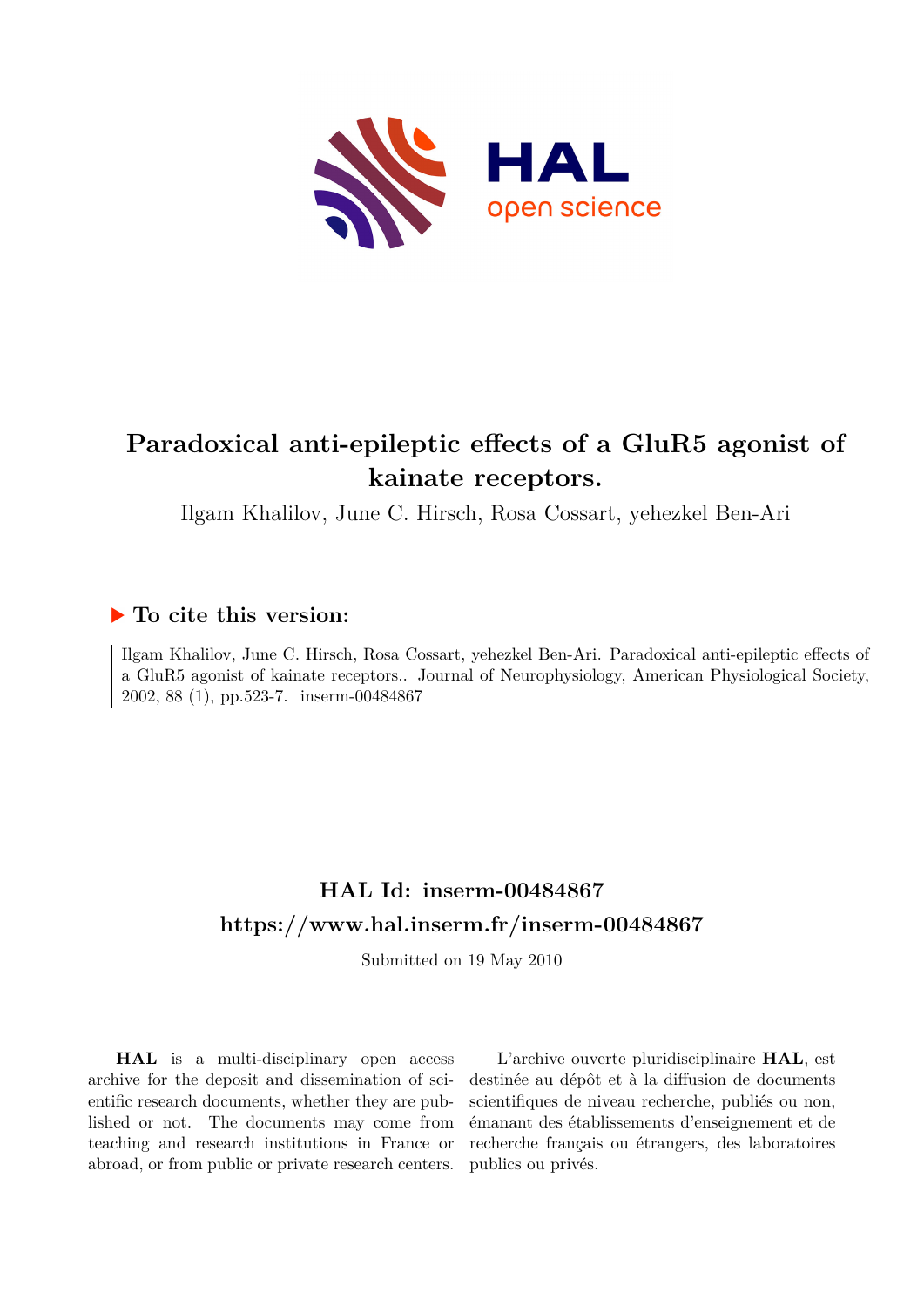*J Neurophysiol* 88:523-527, 2002. **Ilgam Khalilov, June Hirsch, Rosa Cossart and Yehezkel Ben-Ari** 

#### **You might find this additional information useful...**

This article cites 29 articles, 11 of which you can access free at: <http://jn.physiology.org/cgi/content/full/88/1/523#BIBL>

#### This article has been cited by 7 other HighWire hosted articles, the first 5 are:

J. Wondolowski and M. Frerking **Interneurons in Area CA1 Subunit-Dependent Postsynaptic Expression of Kainate Receptors on Hippocampal**

[\[Abstract\]](http://www.jneurosci.org/cgi/content/abstract/29/2/563) [\[Full Text\]](http://www.jneurosci.org/cgi/content/full/29/2/563) [\[PDF\]](http://www.jneurosci.org/cgi/reprint/29/2/563) *J. Neurosci.*, January 14, 2009; 29 (2): 563-574.

**Mediated by Src Kinase Injury through Decreasing Tyrosine Phosphorylation of N-Methyl-D-aspartate Receptors Neuroprotection of GluR5-containing Kainate Receptor Activation against Ischemic Brain**

[\[Abstract\]](http://www.jbc.org/cgi/content/abstract/283/43/29355) [\[Full Text\]](http://www.jbc.org/cgi/content/full/283/43/29355) [\[PDF\]](http://www.jbc.org/cgi/reprint/283/43/29355) *J. Biol. Chem.*, October 24, 2008; 283 (43): 29355-29366. J. Xu, Y. Liu and G.-Y. Zhang

#### **Activity in the Developing Hippocampus Endogenous Activation of Kainate Receptors Regulates Glutamate Release and Network**

[\[Abstract\]](http://www.jneurosci.org/cgi/content/abstract/25/18/4473) [\[Full Text\]](http://www.jneurosci.org/cgi/content/full/25/18/4473) [\[PDF\]](http://www.jneurosci.org/cgi/reprint/25/18/4473) *J. Neurosci.*, May 4, 2005; 25 (18): 4473-4484. Isaac and T. Taira S. E. Lauri, M. Segerstrale, A. Vesikansa, F. Maingret, C. Mulle, G. L. Collingridge, J. T. R.

A. Fisahn **oscillations as a tool Kainate receptors and rhythmic activity in neuronal networks: hippocampal gamma**

[\[Abstract\]](http://jp.physoc.org/cgi/content/abstract/562/1/65) [\[Full Text\]](http://jp.physoc.org/cgi/content/full/562/1/65) [\[PDF\]](http://jp.physoc.org/cgi/reprint/562/1/65) *J. Physiol.*, January 1, 2005; 562 (1): 65-72.

#### **Hippocampal Gamma Oscillations Distinct Roles for the Kainate Receptor Subunits GluR5 and GluR6 in Kainate-Induced**

[\[Abstract\]](http://www.jneurosci.org/cgi/content/abstract/24/43/9658) [\[Full Text\]](http://www.jneurosci.org/cgi/content/full/24/43/9658) [\[PDF\]](http://www.jneurosci.org/cgi/reprint/24/43/9658) *J. Neurosci.*, October 27, 2004; 24 (43): 9658-9668. A. Fisahn, A. Contractor, R. D. Traub, E. H. Buhl, S. F. Heinemann and C. J. McBain

on the following topics: Medline items on this article's topics can be found at<http://highwire.stanford.edu/lists/artbytopic.dtl>

Neuroscience .. Seizures Medicine .. Epilepsy Medicine .. Pediatric Seizures Veterinary Science .. Hippocampus Physiology .. Hippocampal Neurons Biochemistry .. Propionic Acid

Updated information and services including high-resolution figures, can be found at: <http://jn.physiology.org/cgi/content/full/88/1/523>

Additional material and information about *Journal of Neurophysiology* can be found at: <http://www.the-aps.org/publications/jn>

This information is current as of May 19, 2010 .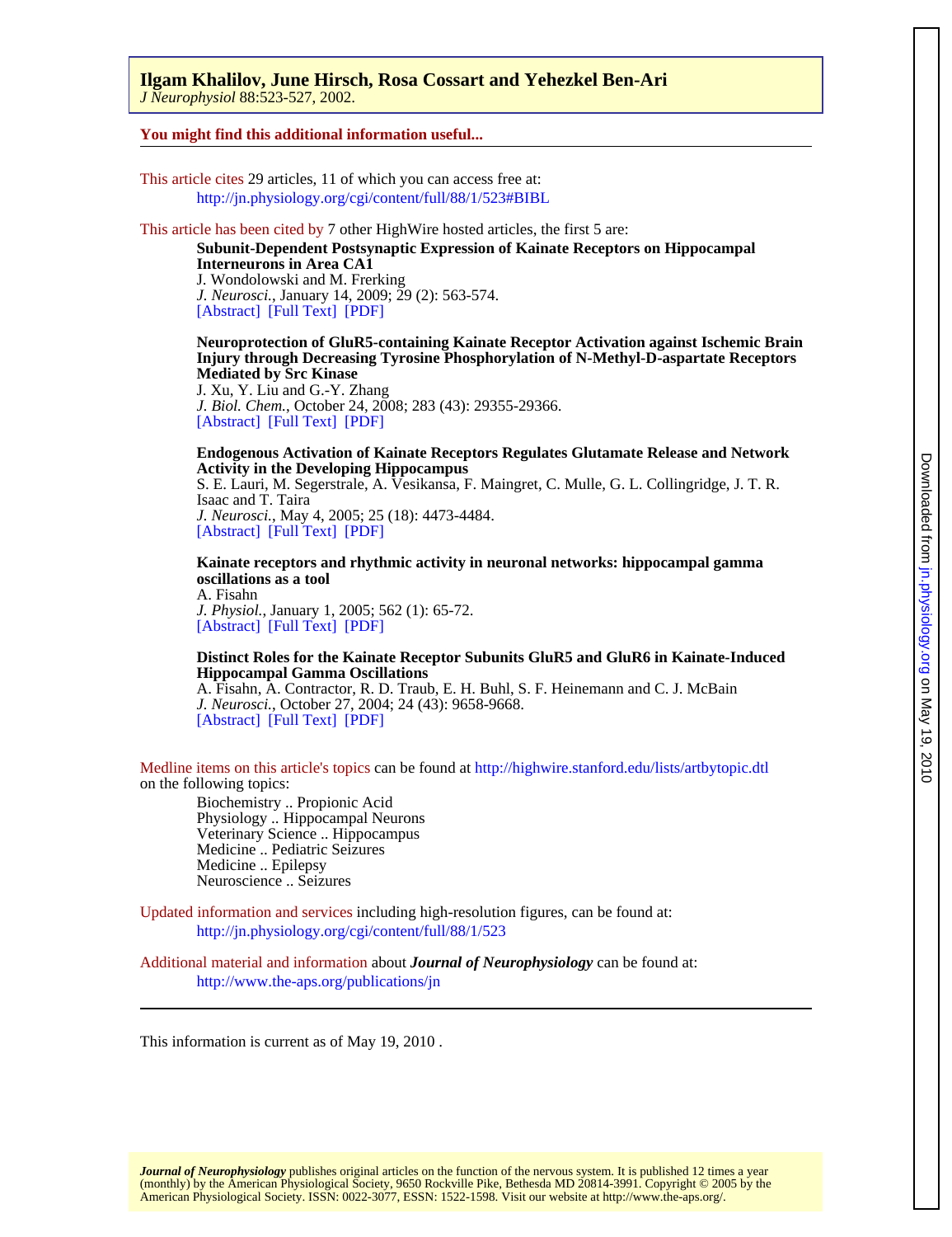# Paradoxical Anti-Epileptic Effects of a GluR5 Agonist of Kainate Receptors

ILGAM KHALILOV, JUNE HIRSCH, ROSA COSSART, AND YEHEZKEL BEN-ARI Institut de Neurobiologie de la Méditerranée, Institut National de la Santé et de la Recherche *Me´dicale, U29, Marseille, France*

Received 15 October 2001; accepted in final form 24 January 2002

**Khalilov, Ilgam, June Hirsch, Rosa Cossart, and Yehezkel Ben-Ari.** Paradoxical anti-epileptic effects of a GluR5 agonist of kainate receptors. *J Neurophysiol* 88: 523–527, 2002; 10.1152/jn.00838.2001. Kainate generates in adult hippocampal neurons a seizure but also a massive excitation of interneurons and a dramatic increase of the inhibitory drive that impinges on principal cells. This "overinhibition" is largely mediated by GluR5-containing kainate receptors that are enriched on interneurons. Here, using the neonatal intact hippocampus in vitro and the triple chamber, we first show that this mechanism is fully operative in neonatal neurons. We then report that application to one hippocampus of (*RS*)-2-amino-3- (5-tert-butyl-3-hydroxy-4-isoxazolyl)propionic acid—a relatively selective agonist of GluR5 containing kainate receptors—depresses the propagation of seizure generated in the opposite hippocampus by a convulsive agent. We conclude that the selective excitation of interneurons by GluR5-containing kainate receptor agonists opens a new therapeutic approach for the epilepsies.

#### INTRODUCTION

Systemic or intracerebral administration of kainate—an excitatory amino acid extracted from sea weeds—generates a seizure and brain-damage syndrome that mimics several central properties of human temporal lobe epilepsy (Ben-Ari 1985; Nadler 1981). Studies using kainate and kainate analogues in vivo and in slice preparations have shown that kainate generates seizures in the CA3 region—by far the most susceptible brain region to the adverse effect of kainate (Ben-Ari and Gho 1988; Robinson and Deadwyler 1981). These events then propagate to the CA1 region and from there to other limbic structures leading to the occurrence of recurrent limbic seizures and a status epilepticus that will propagate to the rest of the cortical mantle (Ben-Ari and Cossart 2000; Ben-Ari and Gho 1988; Robinson and Deadwyler 1981). The mechanisms underlying these effects have been in part elucidated. Kainate activates high-affinity kainate receptors that are highly expressed on CA3 pyramidal neurons and their mossy fiber synapses (Gaiarsa et al. 1994; Monaghan and Cotman 1982; Tremblay et al. 1985), leading to the generation of synchronized bursts via the recurrent collateral excitatory synapses that interconnect CA3 pyramidal neurons (Miles and Wong 1986; Smith et al. 1995).

Kainate receptors are, however, also enriched on interneurons (Bahn et al. 1994; Bureau et al. 1999; Mulle et al. 1998, 2000; Petralia et al. 1994) and the activation of these receptors (Cossart et al. 1998; Frerking et al. 1998) produces a massive excitation of interneurons and a dramatic increase of the tonic inhibitory drive that impinges on the principal cells. Because of the important role of GABAergic inhibition in preventing the generation of seizures, this action is somewhat paradoxical as it may exert an anti epileptic effect. The aim of the present study was therefore to examine the functional consequences of a selective activation of kainate receptors located on interneurons. We relied on the observation that GluR5-containing kainate receptors are enriched in interneurons (Bahn et al. 1994; Bureau et al. 1999; Mulle et al. 1998, 2000; Petralia et al. 1994) and that their activation by the relatively selective agonist (*RS*)-2-amino-3-(5-tert-butyl-3-hydroxy-4-isoxazolyl)propionic acid (ATPA) (Clarke et al. 1997) excites interneurons and *augments* the tonic GABAergic inhibition that impinges on pyramidal neurons (Cossart et al. 1998). We have used the in vitro intact neonatal hippocampus (Khalilov et al. 1997b) and a triple chamber that enables the two hippocampi and their connecting commissures to be in three independent chambers (Khalilov et al. 1999a). In this chamber, it is possible to apply a convulsive agent to one hippocampus and test whether a putative anti-epileptic agent prevents the propagation of the seizure to the other hippocampus. This enables to avoid possible interferences between convulsive and anti-epileptic agents.

#### METHODS

The intact preparation that we used as well as the triple chamber have been described elsewhere (Khalilov et al. 1997, 1999). We used the intact hippocampal formations (IIHFs) of neonatal (P6-P7) Wistar rats that were placed into a conventional fully submerged chamber and perfused with ACSF at 30–32°C at a rate of 8–10 ml/min. Whole cell recordings were performed with patch electrodes with a resistance of  $5-8$  M $\Omega$  when filled with solutions containing (in mM): 135 K-gluconate,  $0.1 \text{ CaCl}_2$ ,  $2 \text{ MgCl}_2$ ,  $2 \text{ Na}2ATP$ ,  $1 \text{ EGTA}$ , and  $10 \text{ HEPES}$ , pH 7.25, ([ Cl<sup>-</sup> ]in = 4.2 mM), pH 7.25, osmolarity, 280 mosm. Tungsten bipolar electrodes disposed in the stratum radiatum of CA3 area were used to evoke synaptic responses. All neurons were filled with dyes and reconstructed post hoc for identification.

Group measures are expressed as means  $\pm$  SE, error bars also indicate SE. Statistical significance of differences was assessed with the Students *t*-test, the level of significance was set at  $P \leq 0.05$ . Drugs

Downloadedfrom [jn.physiology.org](http://jn.physiology.org) on May 19, 2010

 $.2010$ 

Address for reprint requests: Y. Ben-Ari, Inmed U29 INSERM, 163, route de Luminy, 13273 Marseille Cédex 09, France (E-mail:ben-ari@inmed. univ-mrs.fr).

The costs of publication of this article were defrayed in part by the payment of page charges. The article must therefore be hereby marked ''*advertisement*'' in accordance with 18 U.S.C. Section 1734 solely to indicate this fact.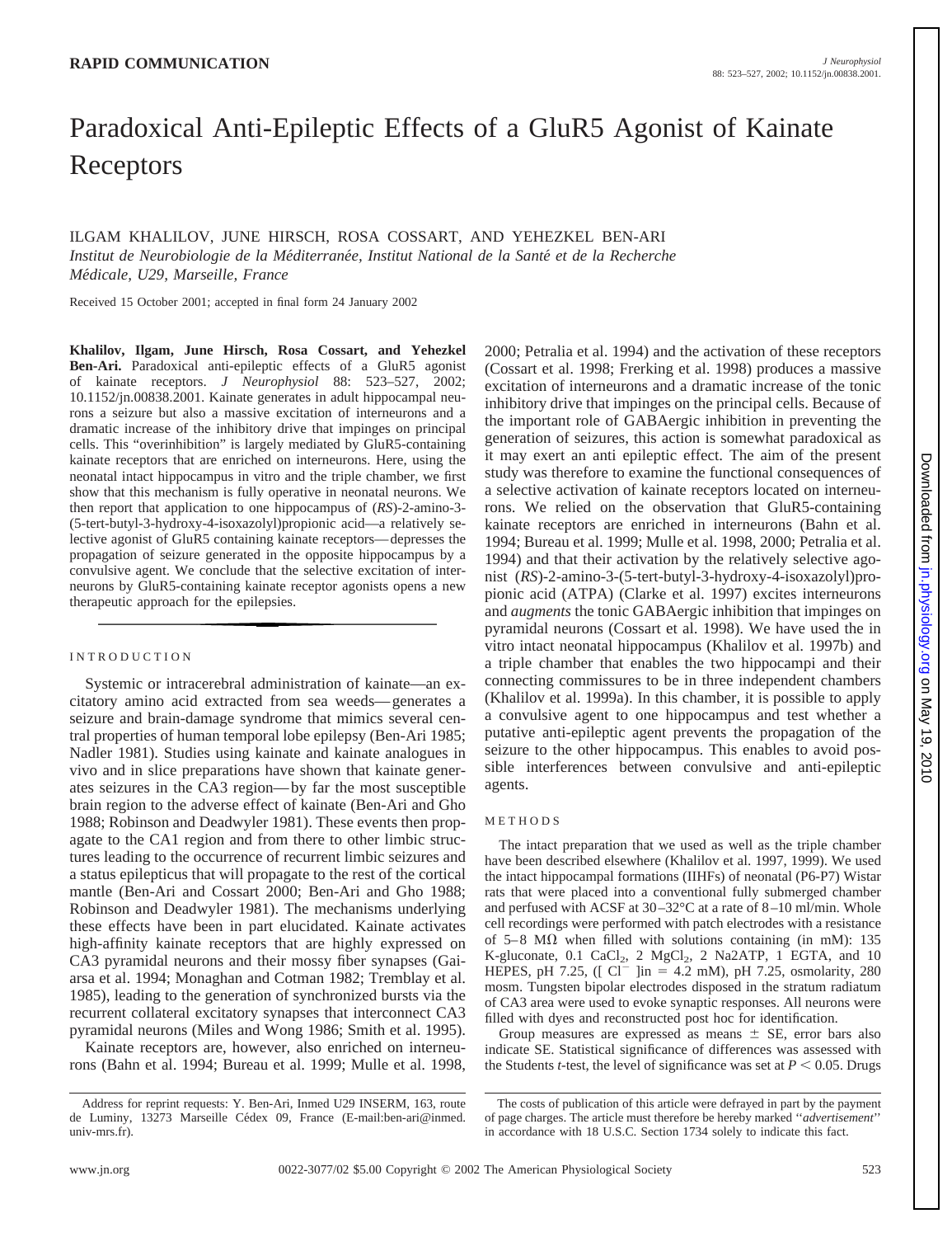used were purchased from Cookson-Tocris [6-cyano-7-nitroquinoxalene-2,3-dione (CNQX) and 2-amino-5-phosphonovaleric acid (D-APV)], Sigma (bicuculline, kainate, biocytin), and Alamone (TTX). ATPA was kindly provided by Lilly (Lilly Research Center).

#### RESULTS

#### *ATPA excites interneurons and inhibits pyramidal neurons in the neonatal hippocampus*

In an earlier study, we had demonstrated that the activation of GluR5-containing kainate receptors increased GABAergic inhibition in adult hippocampal slices (Cossart et al. 1998). We thus first tested whether this effect is also valid in neonatal neurons. We used P6–P7 intact preparations as the activation of GABAergic synapses generates at this age primarily a hyperpolarization (Ben-Ari et al, 1989). Bath application of ATPA (1  $\mu$ M) produced opposite effects on cell excitability in simultaneously recorded CA1 interneurons and pyramidal neurons. In cell-attached recordings (Fig. 1, A and B), ATOA (1  $\mu$ M) increased the action potential discharges of interneurons and reduced that of pyramidal neurons. In whole cell record-

ings at resting membrane potential, ATPA produced a hyperpolarization of pyramidal neurons ( $x = 7.1 \pm 1.1$  mV,  $n = 10$ ) in current-clamp conditions (Fig. 1*C*) and a dramatic increase of the frequency of spontaneous inhibitory postsynaptic currents (sIPSCs;  $x = 1,250.4 \pm 201.2\%$ ,  $n = 5$ ). Therefore in neonatal neurons, the activation of GluR5 agonists induces an increase of the inhibitory drive via a depolarization of interneurons.

#### *ATPA prevents the propagation of seizures from one hemisphere to the other*

To determine the effects of ATPA on the propagation of epileptiform activities from one hemisphere to the other, field and patch-clamp recordings were made from both hemispheres. Bath application of high  $[K^+]_0$  (7 mM), bicuculline (3  $\mu$ M), or 4-AP (50  $\mu$ M) to one hippocampus generated recurrent spontaneous and evoked inter-ictal episodes (Fig. 2). These are mediated by glutamatergic excitatory postsynaptic currents and are inward at  $V_{\text{m}}$  –45 mV(Fig. 2*C*). These events rapidly propagated to the contralateral hippocampus, (Fig. 2*D*,



FIG. 1. (*RS*)-2-amino-3-(5-tert-butyl-3-hydroxy-4-isoxazolyl)propionic acid (ATPA) excites interneurones and inhibits pyramidal cells. *A*: paired recordings in the cell attached configuration from a P6 intact hippocampus in vitro. Note that ATPA produced a more than 40-fold increase of the frequency of action potentials in the interneuron and an almost full blockade of the discharge of the pyramidal neuron. *B*: electrical stimulation generated a barrage of action potentials in a pyramidal neuron. This was fully blocked by ATPA. *C*: paired recordings from 2 pyramidal neurons in whole cell configuration current clamp (*top*) and voltage clamp (*bottom*). Note that ATPA produced a hyperpolarization (*top*) and a massive increase of the frequency of the ongoing spontaneous inhibitory postsynaptic currents (sIPSCs; *bottom*). Quantitative data are presented in the right side of the figure.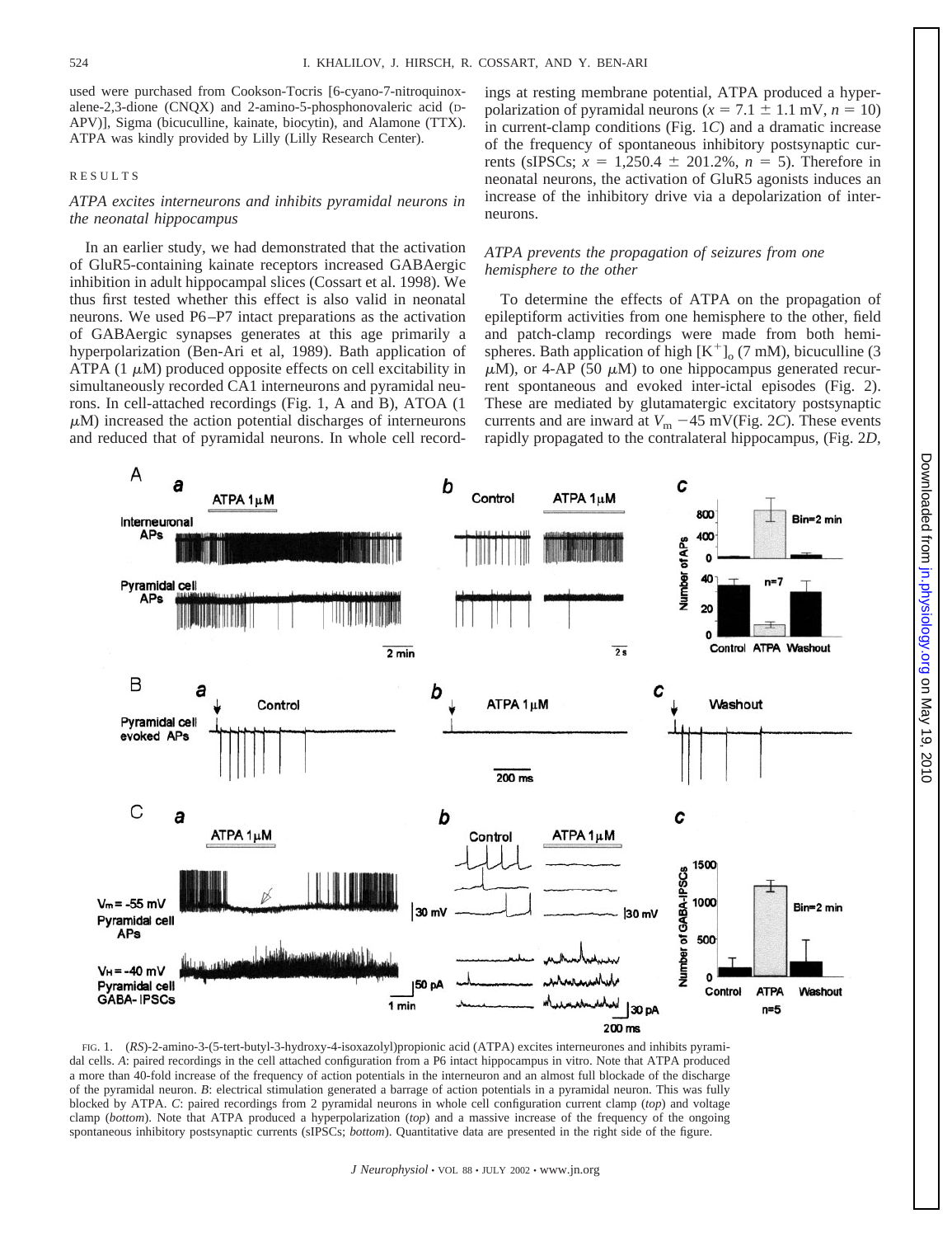

FIG. 2. ATPA prevents the propagation of seizures from 1 hemisphere to the other. *A*: triple chamber preparation, recordings include both field and whole cell recordings from both hippocampi. *B*: application of bicuculline  $(2 \mu M)$  to 1 hippocampus generated inter-ictal-like seizures (ILS) that propagated to the contralateral side. *C*: bicuculline-induced seizures failed to propagate to the contralateral hemisphere when ATPA  $(1 \mu M)$  was present. *D*: washing out of ATPA enabled the propagation of seizures to the contralateral hippocampus. *Bottom*: the same data at a faster display. Quantification of the effects of ATPA is shown in *E.*

mean latency of  $25.3 \pm 0.8$  ms,  $n = 24$ ). Applications of ATPA (1  $\mu$ M) to the contralateral naïve hippocampus that did not receive the convulsive agent considerably reduced the propagation of seizures (Fig. 2*C*). Thus in most experiments (65% of the experiments,  $n = 17$ ), it produced a complete blockade of epileptiform events in the remaining experiments it reversibly decreased both the amplitude and duration of inter-ictal events (66.4  $\pm$  1.2 and 75  $\pm$  5.0% of the control value, respectively,  $n = 6$ ). During the application of ATPA, GABAergic currents were recorded in the contralateral hippocampus and glutamatergic ones in the treated hippocampus (Fig. 2*C*). On wash-out of ATPA, the seizures rapidly propagated to the opposite hippocampus (Fig. 2*D*). Bath applications of ATPA after the seizures had been generated in the contralateral hippocampus, similarly blocked the propagated seizures (not shown).

#### DISCUSSION

We show that the activation of GluR5-containing kainate receptors by ATPA prevents the propagation of epileptiform events from one hemisphere to the other. Although the exact mechanisms underlying these effects have not been determined, the powerful excitation of interneurons and the dramatic increase of the tonic inhibition that it generates most likely play an important role. However, ATPA is not entirely specific for GluR5-containing receptors (Paternain et al. 2000), and the present results are in disagreement with studies by

Lerma and co-workers that suggest that kainate reduces inhibition in adult neurons (Ben-Ari and Cossart, 2000, 2001; Lerma 2001; Lerma et al. 2001). Also, the effects of ATPA on interneurons are reduced but not fully blocked by a selective KO of GluR5-containing receptors; a double KO of GluR5 and -6 is required to produce a full blockade of the actions of ATPA (Mulle et al. 2000). Finally, several interneurons—in particular in stratum radiatum—are not excited by ATPA (Cossart et al.) suggesting that other mechanisms may be involved in the actions of kainate. In spite of this, our data are best explained by a direct excitation of interneurons and a reduction of the excitability in principal cells. Our observations should provide a novel approach to reduce the excitability of principal cells in a cortical network and possibly prevent seizure generation. The use of the triple chamber provides a unique opportunity to test these actions without the possible interferences between the convulsive and anti-epileptic actions of an agent.

Several features of the actions of ATPA, kainate—or other activators of kainate receptors located on interneurons—are particularly useful to consider in relation to its suggested anti-epileptic properties. First, the excitation of CA1 interneurons by these agents is specific because similar applications of kainate or ATPA do not excite CA1 pyramidal neurons (Cossart et al. 1998). Second, this effect is dramatic and persistent, it is associated with an 8- to 10-fold increase of the frequency of GABAergic IPSCs in pyramidal neurons that can persist for long durations (Cossart et al. 1998; present study). Third, the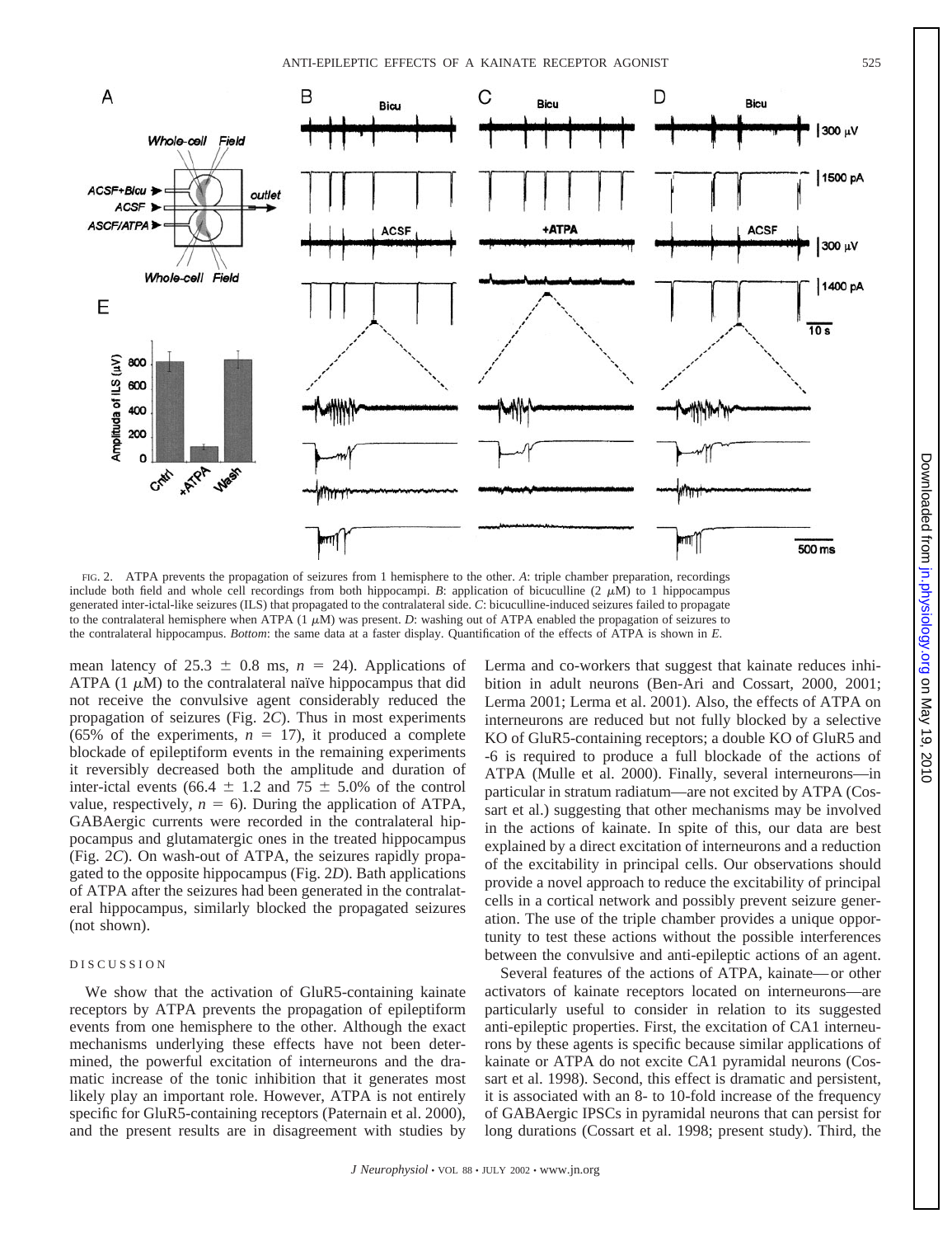synaptic input activated by kainate receptors in interneurons is quite powerful as it readily generates action potentials and produces an important increase in the excitability of interneurons (Cossart et al. 1998; present study). Nevertheless, it is important to stress that other actions of ATPA could contribute to the observed effects. Recent studies suggest that kainate receptor activation could also reduce glutamate release by a presynaptic mechanism (Contractor et al. 2000; Frerking et al. 2001). Further studies are required to determine the contributions of these actions to the anti-epileptic actions of GluR5 agonists.

Our suggestion of paradoxical anti epileptic effects of a kainate receptor agonist is not incompatible with the epileptogenic effects of kainate. Kainate exerts a multitude of actions on different types of neurons and different channels. The result—the seizure—is the consequence of these diverse actions. Thus seizures are generated in the adult hippocampus primarily because of the activation of the mossy fiber synapses that are enriched with the GluR6-containing kainate receptors. Both the knock-out of the GluR6 genes (Mulle et al. 1998) and the selective lesion of the mossy fibers by neonatal irradiation prevent the effects of kainate. Also, GABAergic inhibition is not abolished in epileptic animals; there is rather a reduction of tonic inhibition restricted to the dendrites of pyramidal neurons—as a result of the degeneration of a subpopulation of interneurons during the initial status epilepticus. In contrast, tonic inhibition is increased in the somata of the principal cells raising the possibility of a paradoxical increase of inhibition in the epileptic circuit (Cossart et al. 1998, 2001). As interneurons are capable of high-frequency discharge, we suggest that the activation by GluR5 agonists of surviving interneurons may in part replace the missing inhibitory drive. Preliminary experiments suggest that the actions of ATPA are preserved in neurons recorded in slices obtained from epileptic rats (Hirsch, unpublished observations).

Further studies are also required to determine the maturation of the actions of ATPA. Indeed early during development, GABA provides most of the excitatory drive because of a different chloride gradient (Ben-Ari 2000; Ben-Ari et al. 1989). In our studies, ATPA prevented the propagation of seizures even when GABA generated a depolarization in the recorded neuron (not shown). This is best explained by the dual excitatory and shunting actions of GABA shown in neonatal hippocampal neurons (Khalilov et al. 1999a). Future studies will also have to compare the maturation of the epileptogenic actions of kainate (see Khalilov et al. 1999b) to the development of the effects of ATPA. Immuno-cytochemical data suggest that interneurons possess GluR5 mRNA already at birth (Bahn et al. 1994).

In conclusion, our results suggest that the activation of GluR5-containing kainate receptors can prevent the propagation of seizure from one hemisphere to the other. Kainate will generate seizure but at the same time augment the excitatory input to interneurons and thus lead to an increased inhibition. The observation that these actions may be mediated by different subunits will enable to develop selective drugs that predominantly act to reduce seizures. The use of the newly developed triple chamber provides a unique possibility to record from both hemispheres and determine the effects of various procedures and agents on the generation and propagation of activities from one hemisphere to the other.

This work was supported by Institut National de la Santé et de la Recherche Médicale, the French League against Epilepsy (LFCE), and a grant from the Foundation Electricity of France to I. Khalilov.

Present address of I. Khalilov: Kazan Institute of Biochemistry and Biophysics, Kazan, Russia.

#### REFERENCES

- BAHN S, VOLK B, AND WISDEN W. Kainate receptor gene expression in the developing rat brain. *J Neurosci* 14: 5525–5547, 1994.
- BEN-ARI Y. Limbic seizure and brain damage produced by kainic acid: mechanisms and relevance to human temporal lobe epilepsy. *Neuroscience* 14: 375–403, 1985.
- BEN-ARI Y. Developing networks play a similar melody [review]. *Trends Neurosci* 24: 6:353–360, 2001.
- BEN-ARI Y, CHERUBINI E, CORADETTI R, AND GAIARSA JL. Giant synaptic potentials in immature rat CA3 hippocampal neurones. *J Physiol (Lond)* 416: 303–325, 1989.
- BEN-ARI Y AND COSSART R. Kainate, a double agent that generates seizures: two decades of progress. *Trends Neurosci* 23: 580–587, 2000.
- BEN-ARI Y AND COSSART R. Kainate receptors keep the excitement high: reply. *Trends Neurosci* 24: 141–143, 2001.
- BEN-ARI Y AND GHO M. Long-lasting modification of the synaptic properties of rat CA3 hippocampal neurones induced by kainic acid. *J Physiol (Lond)* 404: 365–384, 1988.
- BUREAU I, BISCHOFF S, HEINEMANN SF, AND MULLE C. Kainate receptormediated responses in the CA1 field of wild-type and GluR6-deficient mice. *J Neurosci* 19: 653–663, 1999.
- CLARKE VR, BALLYK BA, HOO KH, MANDELZYS A, PELLIZZARI A, BATH CP, THOMAS J, SHARPE EF, DAVIES CH, ORNSTEIN PL, SCHOEPP DD, KAMBOJ RK, COLLINGRIDGE GL, LODGE D, AND BLEAKMAN D. A hippocampal GluR5 kainate receptor regulating inhibitory synaptic transmission. *Nature* 389: 599–603, 1997.
- CONTRACTOR A, SWANSON GT, SAILER A, O'GORMAN S, AND HEINEMANN SF. Identification of the kainate receptor subunits underlying modulation of excitatory synaptic transmission in the CA3 region of the hippocampus. *J Neurosci* 20: 8269–8278, 2000.
- COSSART R, DINOCOURT C, HIRSCH JC, MERCHAN-PEREZ A, DE FJ, ESCLAPEZ M, BERNARD C, AND BEN-ARI Y. Dendritic but not somatic GABAergic inhibition is decreased in experimental epilepsy. *Nat Neurosci* 4: 52–62, 2001.
- COSSART R, ESCLAPEZ M, HIRSCH JC, BERNARD C, AND BEN-ARI Y. GluR5 kainate receptor activation in interneurons increases tonic inhibition of pyramidal cells. *Nat Neurosci* 1: 470–478, 1998.
- FRERKING M, MALENKA RC, AND NICOLL RA. Synaptic activation of kainate receptors on hippocampal interneurons. *Nat Neurosci* 1: 479–486, 1998.
- FRERKING M, SCHMITZ D, ZHOU Q, JOHANSEN J, AND NICOLL RA. Kainate receptors depress excitatory synaptic transmission at CA3–>CA1 synapses in the hippocampus via a direct presynaptic action. *J Neurosci* 21: 2958– 2966, 2001.
- GAIARSA JL, ZAGREAN L, AND BEN-ARI Y. Neonatal irradiation prevents the formation of hippocampal mossy fibers and the epileptic action of kainate on rat CA3 pyramidal neurons. *J Neurophysiol* 71: 204–215, 1994.
- KHALILOV I, DHZALA V., BEN-ARI Y, AND KHAZIPOV R. Dual role of GABA in the neonatal rat hippocampus. *Dev Neurosci* 21: 310–319, 1999a.
- KHALILOV I, DZHALA V, MEDINA I, LEINEKUGEL X, MELYAN Z, LAMSA K, KHAZIPOV R, AND BEN-ARI Y. Maturation of kainate-induced epileptiform activities in interconnected intact neonatal limbic structures in vitro. *Eur J Neurosci* 11: 3468–3480, 1999b.
- KHALILOV I, ESCLAPEZ M, MEDINA I, AGGOUN D, LAMSA K, LEINEKUGEL X, KHAZIPOV R, AND BEN-ARI Y. A novel in vitro preparation: the intact hippocampal formation. *Neuron* 19: 743–749, 1997.
- LERMA J. Kainate receptors keep the excitement high. *Trends Neurosci* 24: 139–141, 2001.
- LERMA J, PATERNAIN AV, RODRIGUEZ-MORENO A, AND LOPEZ-GARCIA JC. Molecular physiology of kainate receptors. *Physiol Rev* 81: 971–998, 2001.
- MILES R AND WONG RK. Excitatory synaptic interactions between CA3 neurons in the guinea pig hippocampus. *J Physiol (Lond)* 373: 397–418, 1986.
- MONAGHAN DT AND COTMAN CW. The distribution of [3H]kainic acid binding sites in rat CNS as determined by autoradiography. *Brain Res* 252: 91–100, 1982.